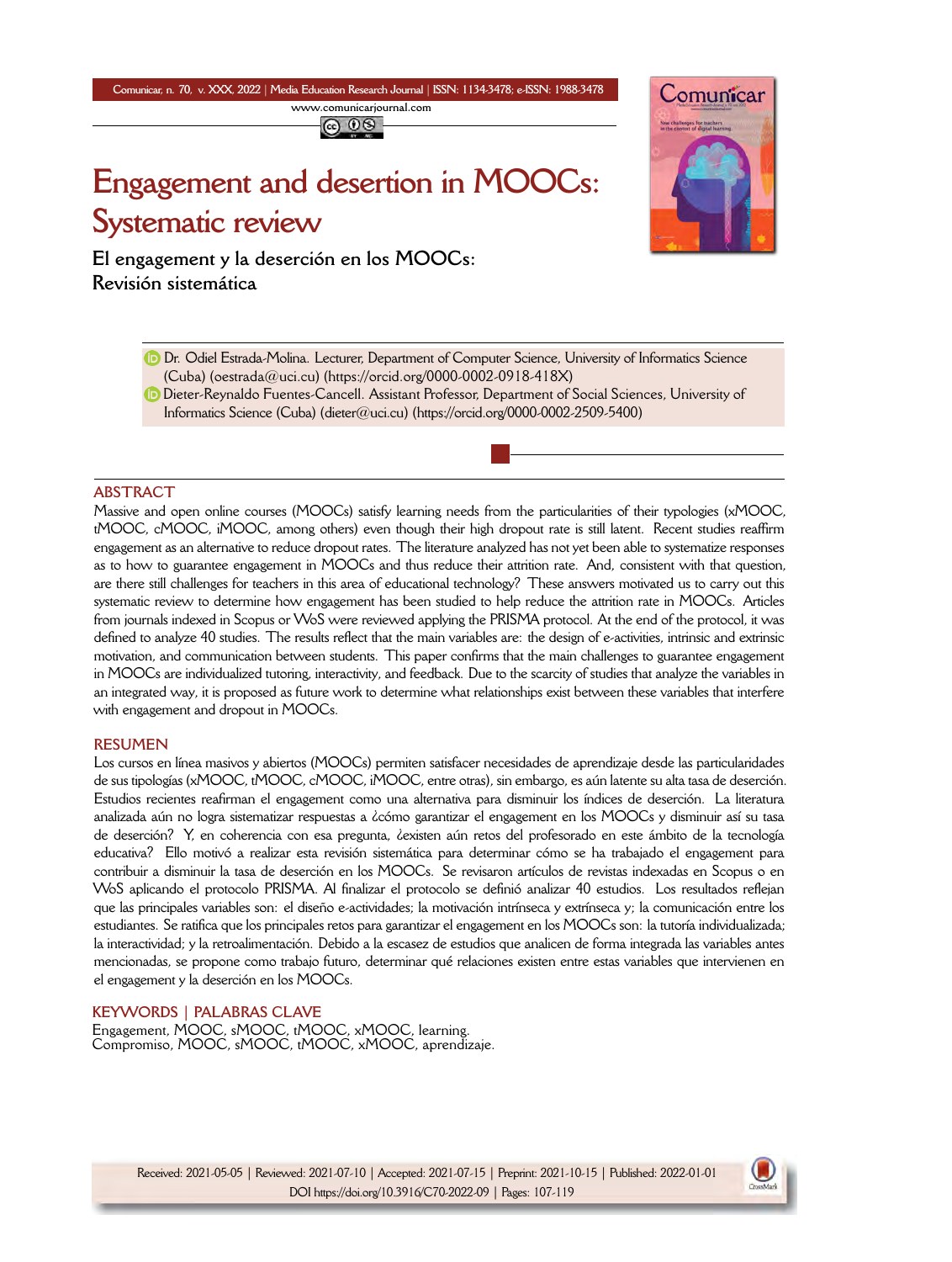## **1. Introduction and state of the art**

The study of massive and open online courses (MOOCs), their evolution, design, and assessment has been the subject of analysis since the last century. However, in the last 15 years focus on this topic has increased due, fundamentally, to the rise in educational offers and the increasing demands and learning needs of society (Palacios-Hidalgo et al., 2020). In this context of virtual education, there are different didactic and psycho-pedagogical foundations according to the different types of MOOCs. Several authors (Mellati & Khademi, 2020; Osuna-Acedo et al., 2018; Romero-Frías et al., 2020; Teixeira et al., 2019) classify them as: (1) cMOOC or cMOOCs (Connectivist MOOCs) in which collaborative work and cooperation are promoted through connectivism; (2) xMOOCs or xMOOCs (eXtendedMOOCs) where the interaction is strongly linked to the student-teacher relationship and the assessment process focuses on closed questions; (3) madeMOOCs, encouraging the use of videos, interactivity and co-evaluation; (4) synchMOOCs, establishing time limits; (5) adaptiveMOOCs, developing dynamic assessments using adaptive algorithms and methods; (6) gMOOC, including to a greater extent gamification; (7) sMOOC (Social Massive Open Online Course) which promote greater interaction in learning and the constant accessibility and ubiquity of its educational resources; (8) tMOOC (transferMOOC) contributing to higher levels of learning transfer and pedagogical transformation; and, (9) iMOOC (intelligent MOOC) promoting the personalization of training.

Therefore, nowadays, to carry out a theoretical study of MOOCs would imply either selecting a certain typology or analyzing them "in their unit" from an interdisciplinary perspective. There are different platforms used to design MOOCs, highlighting edX, Udacity, Moodle, and Coursera. Annually, as an initial statistic, more than 40,000 people enroll in different "MOOCs" (Deshpande & Chukhlomin, 2017; Zainuddin et al., 2020), a representation of their importance and relevance even when there is a high dropout rate among those enrolled (Zhu et al., 2020a). There are several explicit causes in the literature, from which a few stand out: motivation, time availability, attitude, interest, tutoring, interactivity and feedback, the accessibility of educational resources, engagement, among other causes (Alturkistani et al., 2020; Fırat et al., 2018; Palacios-Hidalgo et al., 2020).

Previous studies declare that one of the most debated variables in the scientific community is engagement. This term refers to the participation, school commitment, passion, interest in the study, enthusiasm, energy, and dedication that the student demonstrates. This has been the object of pedagogical analysis from the field of learning, academic performance, and the permanence/dropout of a student in a course (Doo et al., 2020; Er et al., 2020; Gallego-Romero et al., 2020). Engagement has its beginnings in the 1980s. However, in the context of MOOCs, it has been fundamentally studied in the last ten years, related to dropout, interactivity, motivation, quality of digital educational resources, e-activities and, virtual tutoring (Deng et al., 2020). It is interesting that in 2020, due to the existing theoretical shortcomings (Deng et al., 2020), an exhaustive analysis of the literature is carried out, scientifically validating a scale to measure engagement in MOOCs, updating the following dimensions: social engagement, emotional engagement, cognitive engagement, and behavioral engagement.

| Table 1. Systematic reviews related to the use of MOOCs (2016-2021) |           |                                                                |  |  |  |
|---------------------------------------------------------------------|-----------|----------------------------------------------------------------|--|--|--|
| Research                                                            | Period    | <b>Aspects</b>                                                 |  |  |  |
| Fuentes-Cancell et al. (2021)                                       | 2015-2020 | Relationships between digital social networks and MOOCs        |  |  |  |
| Monique and Chiappe (2020)                                          | 2009-2019 | Research trends                                                |  |  |  |
| Palacios-Hidalgo et al. (2020)                                      | 2012-2019 | Origins, concept, and didactic applications                    |  |  |  |
| Sallam et al. (2020)                                                | 2012-2018 | Language teaching                                              |  |  |  |
| Khalid et al. (2020)                                                | 2012-2019 | MOOC recommendation systems and engagement                     |  |  |  |
| Alturkistani et al. (2020)                                          | 2008-2018 | Assessment methods; engagement and motivations                 |  |  |  |
| Araka et al. (2020)                                                 | 2008-2018 | Self-regulated learning                                        |  |  |  |
| Zainuddin et al. (2020)                                             | 2016-2019 | Gamification, engagement, and motivations                      |  |  |  |
| Jarnac and Mira (2020)                                              | 2014-2019 | Gamification                                                   |  |  |  |
| Zhu, Sari and Lee. (2020)                                           | 2009-2019 | Research techniques, themes, and trends                        |  |  |  |
| Foley et al. (2019)                                                 | 2008-2018 | Assessment methods                                             |  |  |  |
| Almatrafi and Johri (2019)                                          | 2013-2017 | Discussion forums; engagement, and motivations                 |  |  |  |
| Wong et al. (2019)                                                  | 2013-2017 | Learning, engagement and self-regulated motivations            |  |  |  |
| Paton et al. (2018)                                                 | 2013-2017 | Engagement                                                     |  |  |  |
| Joksimović, Poquet et al. (2018)                                    | 2012-2015 | Engagement                                                     |  |  |  |
| Zhu et al. (2018)                                                   | 2014-2016 | General analysis of scientific production.                     |  |  |  |
| Nortvig et al. (2018)                                               | 2014-2017 | Relationship between performance, satisfaction, and engagement |  |  |  |
| Veletsianos and Shepherdson (2016)                                  | 2013-2015 | General analysis of scientific production                      |  |  |  |

÷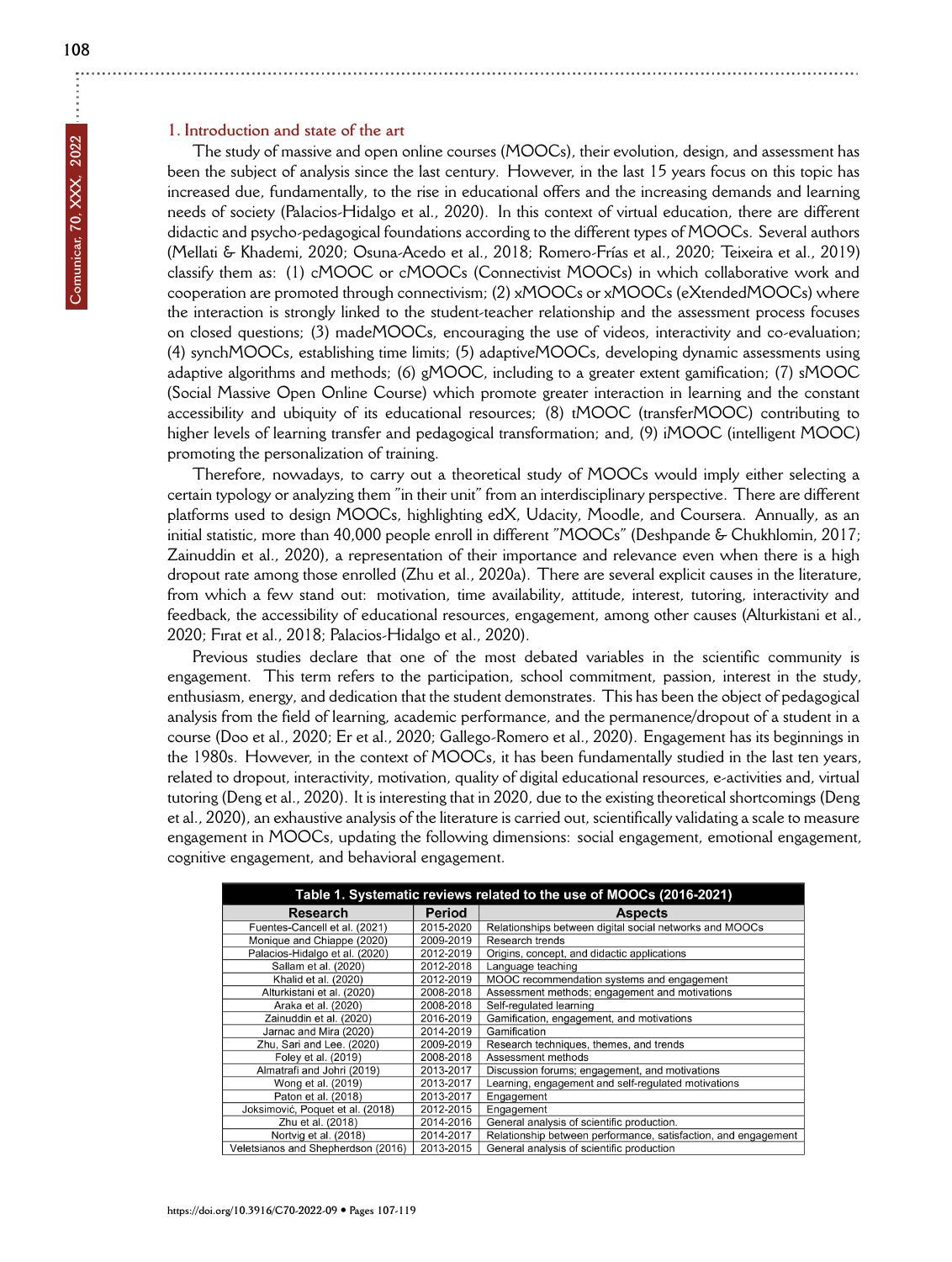Regarding the trends of MOOCs, various meta-analyses, reviews, and systematic mappings have been published in the last five years, highlighting those of journals indexed in the Web of Science (WoS) or Scopus (Table 1). Table 1 reflects the main topics analyzed in these articles. Of these, only eight articles study engagement and its relationship with MOOCs (Almatrafi & Johri, 2019; Alturkistani et al., 2020; Joksimovi et al., 2018a; Khalid et al., 2020; Nortvig et al., 2018; Paton et al., 2018; Wong et al., 2019; Zainuddin et al., 2020; Zhu et al., 2018). Recent studies evidence that the correlation between engagement and MOOCs is not a new trend (Monique & Chiappe, 2020). However, these studies do not systematize and group the variables of engagement and dropout in MOOCs (Galikyan et al., 2021). In this sense, in virtual education, it is essential to study and identify the current challenges of teachers to promote and ensure engagement in MOOCs. We consider that these studies (Table 1) do not answer the following question: how can we ensure or encourage engagement in MOOCs and reduce their dropout rate? And, consistent with that question, are there still challenges for teachers in this area of educational technology and digital teaching? These questions motivated us to carry out this systematic review.

## **2. Material and methods**

The PRISMA protocol was applied (Urrútia & Bonfill, 2010) and the considerations of how to carry out a systematic review (Moher et al., 2016). This protocol provides a checklist and a four-phase process that guides the proper design of systematic reviews.

Step 1: Purpose of the study. The objective is to carry out a systematic review to analyze how to reduce the attrition rate in MOOCs from engagement. The scientific questions developed to fulfill the aim of the research were:

(1) What are the platforms and study modalities most used in research studying engagement in MOOCs?

(2) What are the most studied variables in engagement to reduce the dropout rate in MOOCs?

(3) What are the main challenges associated with engagement in MOOCs?

## **2.1. Threat validity criteria**

Step 2: Review protocol.

- Internal validity. Each study was analyzed using a protocol that involved: (1) keywords, (2) description, (3) type of research, (4) research design, (5) analysis of results, and (6) argumentation of the conclusions.
- External validity. Articles (case studies or experimental studies) that do not validate their results are highlighted.
- Conclusion validity. A form was applied using the keywording technique (Petersen et al., 2008), the assessment criteria for systematic reviews proposed by the Joanna Briggs Institute (Lockwood et al., 2015), and the guidelines for quality, transparency, and replicability (Díaz-Iso et al., 2020).

## **2.2. Selection process and inclusion and exclusion criteria**

- Selection and classification process. The keywording technique (Petersen et al., 2008) allowed the researchers to classify the variables and the psycho-pedagogical foundations of constructivism framed the analysis of these studies. Mendeley was used to identify duplicate papers. In any discrepancies between the authors, we analyzed the opinions of three guest researchers.
- Inclusion criteria. (1) Papers published between 2017 to February 2021; (2) articles in journals indexed in Scopus or WoS; (3) case studies or experimental studies; (4) research that studies engagement and its relationship with dropping out of MOOCs; (5) articles written in English or Spanish and peer-reviewed.
- Exclusion criteria. Level of the description of the research, type of research (essays, tutorials, meta-analyses, reviews, and systematic mappings), relationship with the object of study (engagement and desertion in MOOCs), and publication period.

## **2.3. Search strategy**

• The scientific literature search was carried out in Scopus and WoS.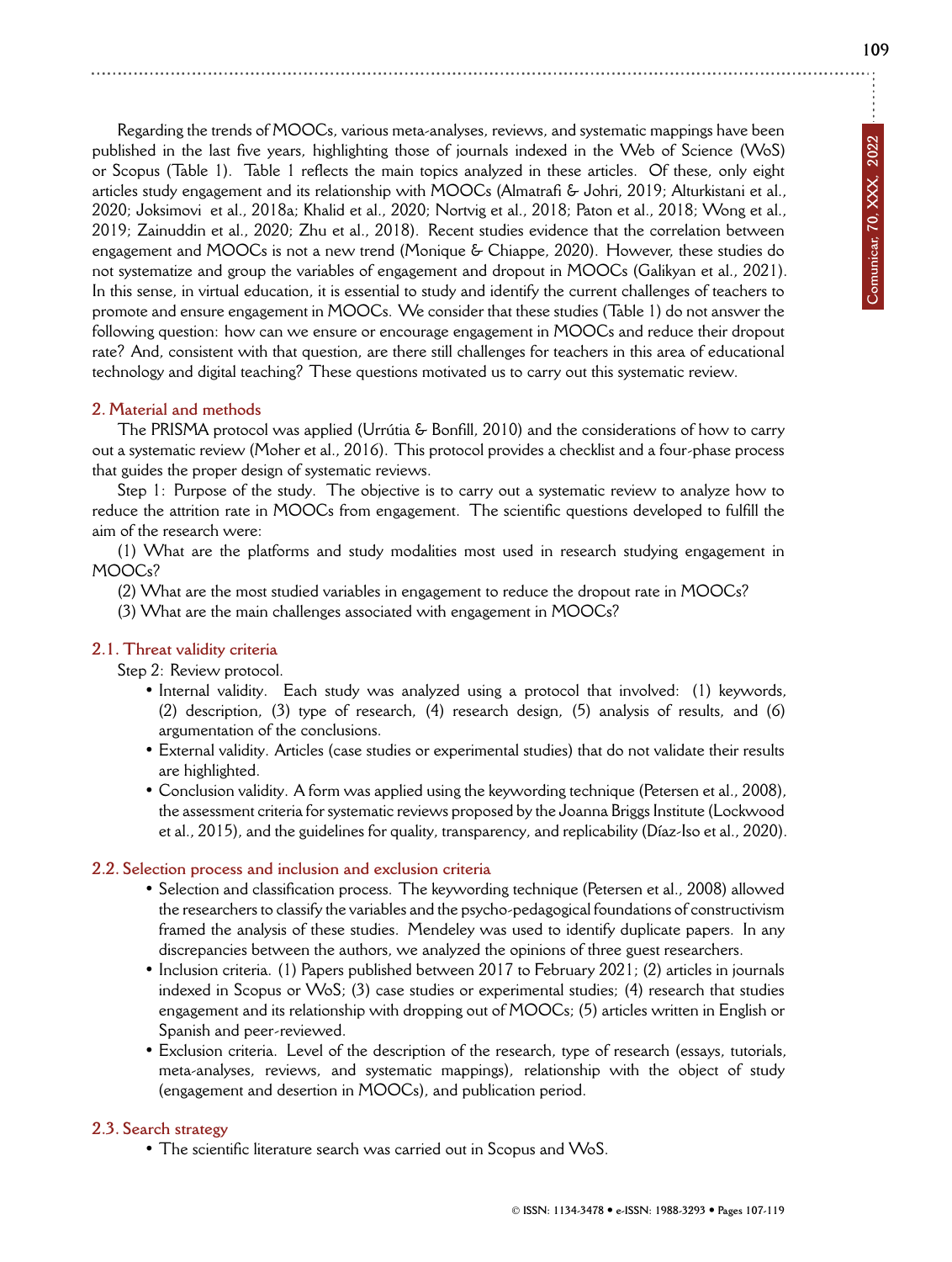- Combinations between the logical AND / OR operators were used. The keywords were: engagement, MOOC, MOOCs, xMOOCs, cMOOC, iMOOC, sMOOC, tMOOC, experimental studies, case studies, pre-experiment, quasi-experiment, empirical experiences, and studies.
- Several terms associated to MOOCs (MOOC, MOOCs; xMOOCs; iMOOC; tMOOC and sMOOC) were used and similar terminologies were examined (cMOOC or cMOOCs; xMOOC or xMOOCs).
- General search strings -in Spanish and English-: KEY ((MOOCs OR xMOOC OR MOOC OR iMOOC OR sMOOC OR tMOOC OR cMOOC) AND (engagement) AND (experimental studies OR pre-experiment OR case studies OR quasi-experiment OR study) OR TITLE (MOOCs OR xMOOC OR MOOC OR iMOOC OR sMOOC OR tMOOC OR cMOOC) AND (engagement) AND (experimental studies OR pre-experiment OR case studies OR quasiexperiment OR study). In the case of WoS, only the following indices were searched: Social Sciences Citation Index (SSCI) and Science Citation Index Expanded (SCIE).

## **2.4. Quality criteria**

To reduce research biases, all articles were assessed on a scale from 1 to 5. The value 5 is the maximum score conferred on the basis of each researcher's criteria. Among the criteria used, the following questions stand out: Are the instruments and the research process described? Are the results argued? Is there coherence between the type of study and the methodology used?

Step 3: Data extraction. Through in-depth analysis of evidence content, their information and relevant knowledge were stored in a data matrix to analyze, synthesize and group the information (Díaz-Iso et al., 2020; Lockwood et al., 2015; Petersen et al., 2008). In the stored information, the following factors stand out: the authors, publication date, study variables, type of research, and education level.

Step 4: Data analysis. The process included the grouping of variables, trend analysis, and statistics. Cohen's Kappa coefficient (k=0.826) was applied, obtaining 96% of «agreements» achieving a match in the researchers (Tang et al., 2015).

## **3. Analysis and results**

## **3.1. Overview of the systematic review**

Of the 40 selected studies (Figure 1), 77.5% (Figure 2) are from the last three years, highlighting the researches of case studies with pre and post-test (65%) and experimental studies (27.5%).

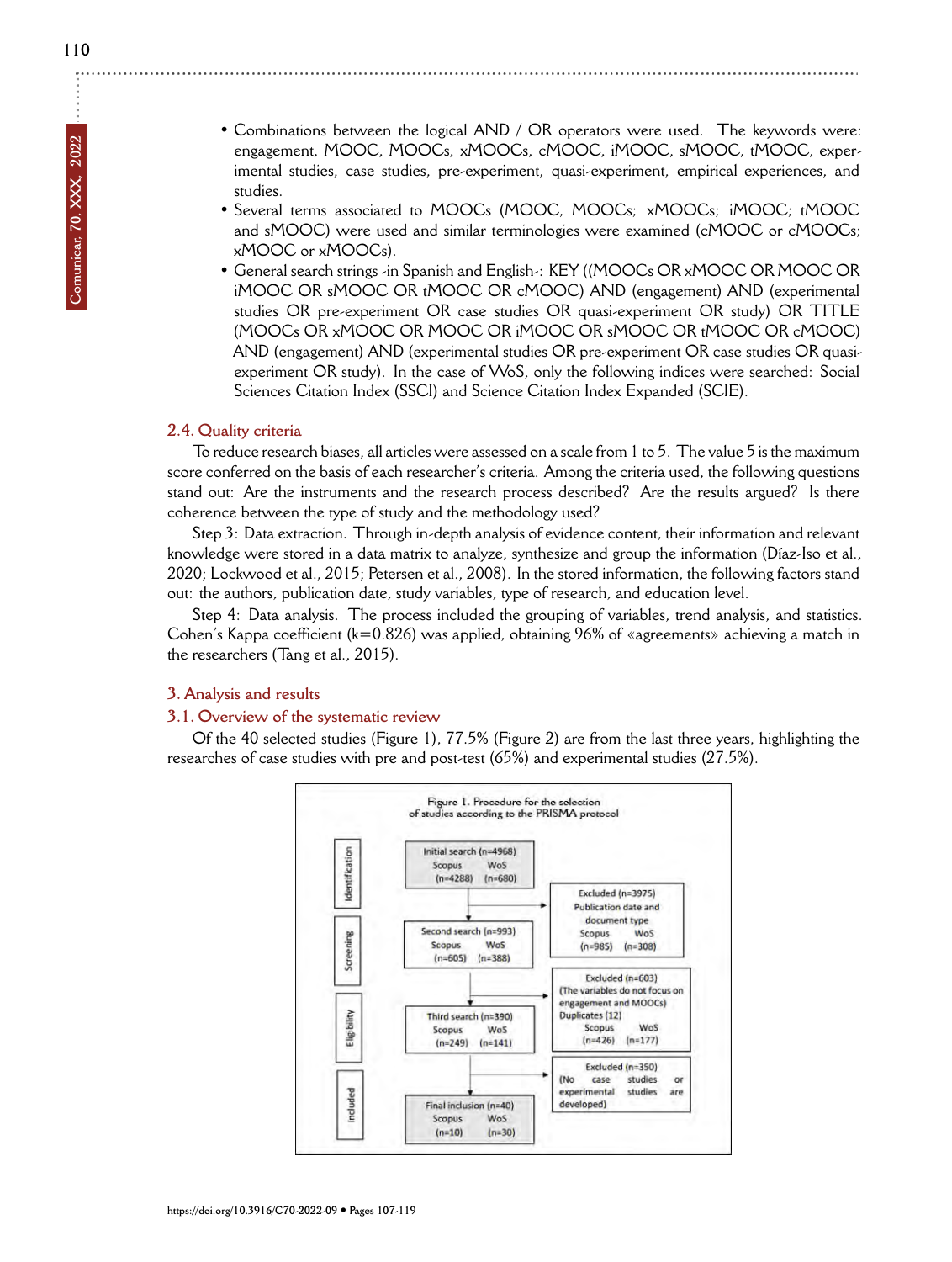**111**

RQ1: What are the platforms and study modalities most used in research studying engagement in MOOCs?

Educational experiences are mainly focused (Figure 3) on edX platforms ( $n=14$ ), Coursera ( $n=8$ ), FutureLearn ( $n=4$ ), and Moodle ( $n=4$ ).



E-learning is the most used modality with an emphasis on online learning  $(n=34)$ . Therefore, in this modality, a greater diversity of learning management platforms is used.



Some papers (b-learning and e-learning modalities) use MOOCs but do not classify them. In the case of e-learning, the xMOOC and sMOOC are mainly used. The least used typologies are cMOOCs and iMOOCs. The research relationship, study modality, and platforms are presented in Table 2.

RQ2: What are the most studied variables related to engagement in order to reduce the dropout rate in MOOCs?

Three scenarios stand out in the research (Figure 4):

- General education –students of different ages. The most studied variables are the following: data privacy, forum design, education democratization, gamification, satisfaction, and perceived quality.
- University education. In this scenario, the following variables stand out: design of electronic learning activities (e-activities), intrinsic and extrinsic motivation, personal learning networks, and peer review.
- Postgraduate education. The following variables stand out: communication and social media, design of e-activities, motivation, and intrinsic communication.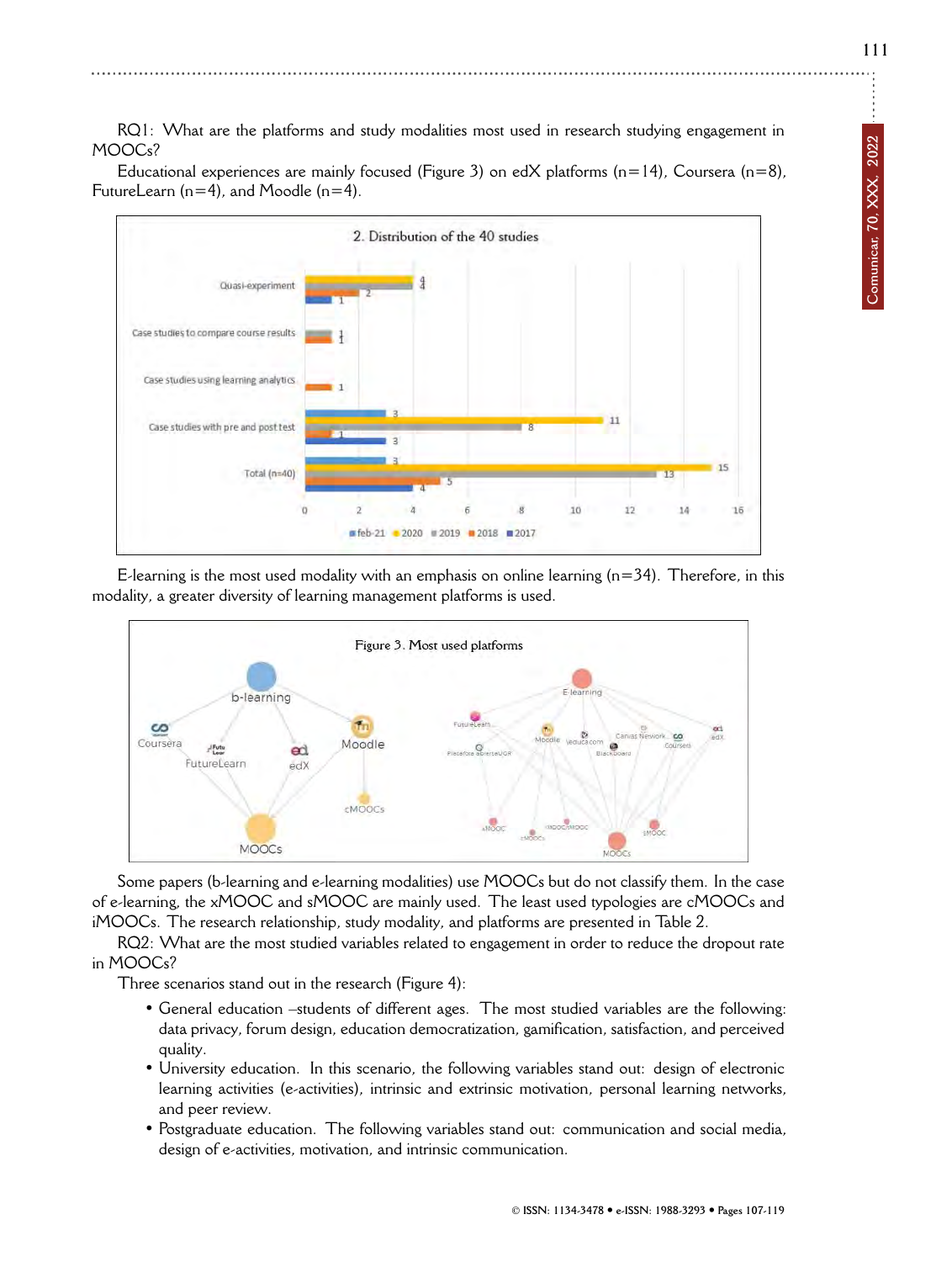| 2022                |  |
|---------------------|--|
|                     |  |
| Comunicar, 70, XXX, |  |

|                              | Table 2. Synthesis of the information extracted from the 40 studies |                                                              |                                          |                 |  |  |  |
|------------------------------|---------------------------------------------------------------------|--------------------------------------------------------------|------------------------------------------|-----------------|--|--|--|
| <b>Items</b>                 | <b>Papers</b>                                                       | <b>Variables</b>                                             | Context                                  | <b>Typology</b> |  |  |  |
| 11                           | Jiménez (2017)                                                      | Personal learning networks                                   | University education                     | <b>MOOCs</b>    |  |  |  |
| $\overline{12}$              | Velázquez-Sortino et al. (2017)                                     | Communication                                                |                                          | <b>CMOOC</b>    |  |  |  |
| 13                           | Deshpande and Chukhlomin (2017)                                     | Navigation, accessibility, and<br>interactivity              | University and postgraduate<br>education | <b>MOOCs</b>    |  |  |  |
| 4                            | Shapiro et al. (2017)                                               | Attitudes                                                    | Postgraduate education                   |                 |  |  |  |
| 15                           | Joksimović, Dowellet al. (2018)                                     | Communication and social media                               |                                          | cMOOC           |  |  |  |
| 16                           | Kubincova et al. (2018)                                             | Design of e-activities                                       |                                          | cMOOC/xMOOC     |  |  |  |
| 17                           | Tang et al. (2018)                                                  | Design of e-activities                                       | University education                     | cMOOCs          |  |  |  |
| $\overline{18}$              | Watted and Barak (2018)                                             |                                                              |                                          | <b>MOOCs</b>    |  |  |  |
| 9                            | Firat et al. (2018)                                                 | Intrinsic and extrinsic motivation                           |                                          | <b>xMOOC</b>    |  |  |  |
| 110                          | Kovanović et al. (2019)                                             | Learning strategies                                          |                                          | <b>MOOCs</b>    |  |  |  |
| 111                          | Sanz-Martínez et al. (2019)                                         | Collaborative learning                                       |                                          |                 |  |  |  |
| 112                          | Stöhr et al. (2019)                                                 | Didactic video design                                        |                                          |                 |  |  |  |
| 113                          | Gordillo et al. (2019)                                              | Design of e-activities                                       |                                          |                 |  |  |  |
| 114                          | Sun et al. (2019)                                                   | Autonomy and intrinsic motivation                            |                                          |                 |  |  |  |
| 115                          | Cornelius et al. (2019)                                             | Effectiveness of b-learning                                  |                                          |                 |  |  |  |
| 116                          | Dale and Singer (2019)                                              | Effectiveness of b-learning                                  |                                          |                 |  |  |  |
| 117                          | Teixeira et al. (2019)                                              | Design of e-activities                                       | Postgraduate education                   | iMOOC/sMOOC     |  |  |  |
| 118                          | Prinsloo et al. (2019)                                              | Data privacy                                                 | General education                        | <b>SMOOC</b>    |  |  |  |
| 119                          | Vayre and Vonthron (2019)                                           | Psychological factors in exams                               | University education                     | <b>MOOCs</b>    |  |  |  |
| 120                          | Xing et al. (2019)                                                  | Design of e-activities / forums                              |                                          | <b>MOOCs</b>    |  |  |  |
| 121                          | Zhang et al. (2019)                                                 | Democratization of education                                 | General education                        |                 |  |  |  |
| 122                          | Antonaci et al. (2019)                                              | Gamification                                                 |                                          |                 |  |  |  |
| 123                          | Gallego-Romero et al. (2020)                                        | Behaviour                                                    | Postgraduate education                   | <b>MOOCs</b>    |  |  |  |
| 124                          | Maya-Jariego et al. (2020)                                          | Satisfaction and perceived quality                           | General education                        |                 |  |  |  |
| 125                          | Mellati and Khademi (2020)                                          | Design of e-activities                                       | Educación universitaria                  | cMOOCs          |  |  |  |
| 126                          | Littenberg-Tobias y Reich (2020)                                    | Access, quality, and equity                                  | University education                     | <b>MOOCs</b>    |  |  |  |
| $\overline{127}$             | Ballesteros et al. (2020)                                           | Commitment and time management                               |                                          | cMOOCs          |  |  |  |
| 128                          | Adam (2020)                                                         | Didactic and open design of digital<br>educational resources |                                          |                 |  |  |  |
| 129                          | Doo, Tang et al. (2020)                                             | Intrinsic motivation and<br>communication                    | Postgraduate education                   |                 |  |  |  |
| 130                          | Doo, Zhu et al. (2020)                                              | Openness, altruism, and self-efficacy                        |                                          |                 |  |  |  |
| 131                          | Deng et al. (2020)                                                  | Commitment                                                   |                                          | <b>MOOCs</b>    |  |  |  |
| 132                          | Dai et al. (2020)                                                   | Satisfaction and attitude                                    |                                          |                 |  |  |  |
| 133                          | Douglas et al. (2020)                                               | Expectations                                                 |                                          |                 |  |  |  |
| 134                          | Er et al. (2020)                                                    | Peer Review                                                  | University education                     |                 |  |  |  |
| 135                          | Rajabalee et al. (2020)                                             | Design of e-activities                                       |                                          |                 |  |  |  |
| 136                          | Zhu, Bonk y Doo. (2020)                                             | Self-control and self-management                             |                                          |                 |  |  |  |
| 137                          | Romero-Frías et al. (2020)                                          | Intrinsic and extrinsic motivation                           |                                          | <b>xMOOC</b>    |  |  |  |
| 138<br>Feitosa et al. (2021) |                                                                     | Perceived quality of the design of                           |                                          |                 |  |  |  |
|                              |                                                                     | digital educational resources.                               |                                          |                 |  |  |  |
| 139                          | Blum-Smith et al. (2021)                                            | Student-centered learning                                    |                                          | <b>MOOCs</b>    |  |  |  |
| 140                          | Kasch et al. (2021)                                                 | Peer Review                                                  |                                          |                 |  |  |  |

Table 2 exposes the research-variables relationship. When grouping and analyzing the studies, it is highlighted that the variables most used from engagement to reduce the dropout rate in MOOCs are: e-activity design, intrinsic and extrinsic motivation, and communication between students.

RQ3: What are the main challenges associated with engagement in MOOCs? The analysis of each paper allowed to identify the following challenges (pair research-challenges) (Table 2).

- I1: Validity of the educational offer; mentoring according to individualization and diversity.
- I2: Makeup of the learning community and interaction.
- I3: Tutoring according to individualization and diversity.
- I4: Money, infrastructure, and internet access.
- I5: Makeup of the learning community and interaction.
- I6: Tutoring; previous preparation of how to use the MOOCs.
- I7: Interactivity and feedback
- I8: Quality of digital educational resources.
- I9: Interactivity and feedback.
- I10: Tutoring according to individualization and diversity.
- I11: Generation of collaborative activities from group work.
- I12: Quality of digital educational resources.
- I13: Accessibility and reusability of content.
- I14: User interface and interactivity.
- I15: Interactivity.

 $\vdots$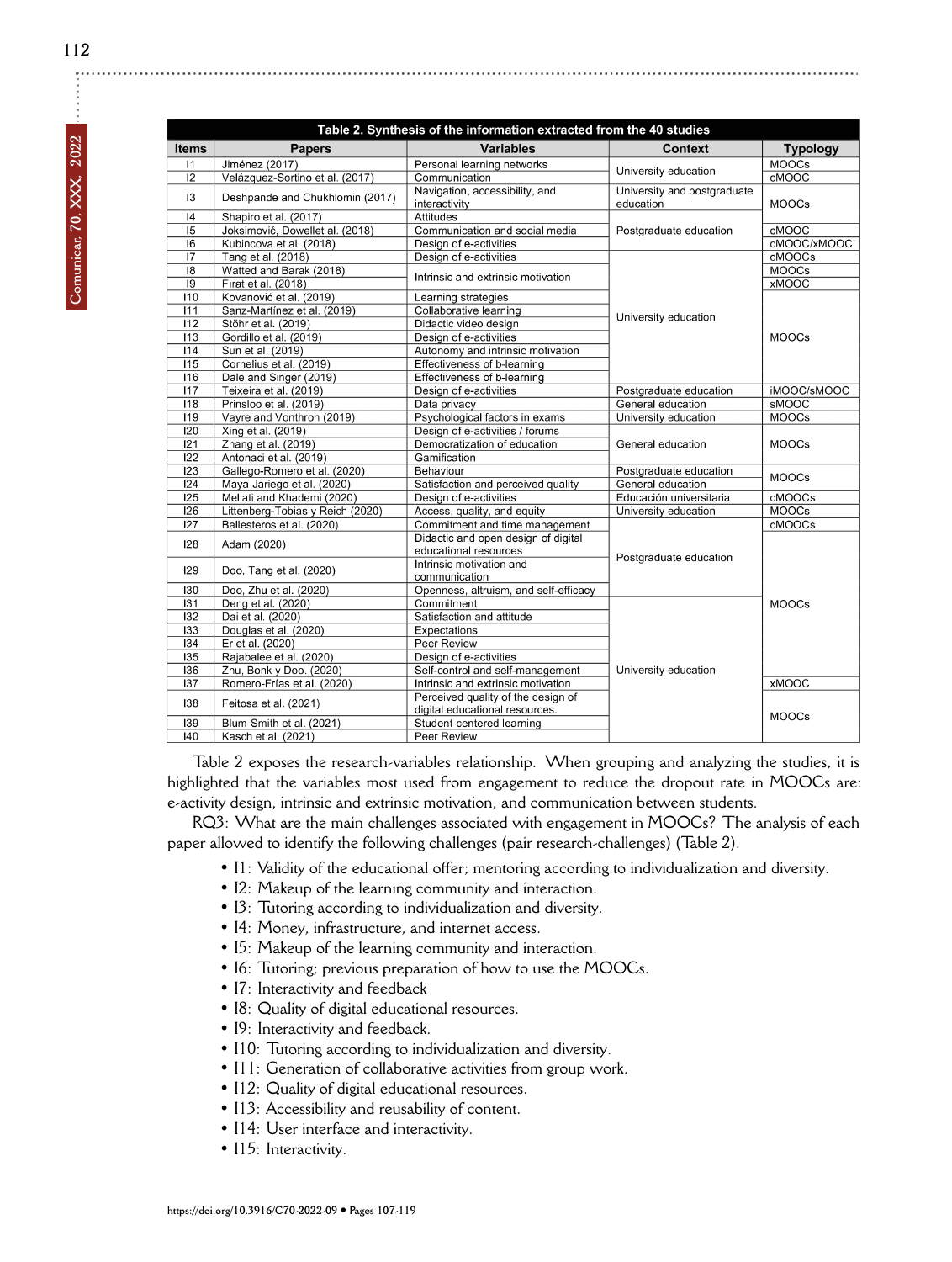**Comunicar, 70, XXX, 2022**

Comunicar, 70, XXX, 2022

- I16: Interactivity and feedback.
- I17: Interactivity and collaboration.
- I18: Data privacy.
- I19: Interactivity and collaboration.
- I20: Tutoring according to individualization and diversity.
- I21: Educational information policy.
- I22: Quality of digital educational resources.
- I23: Diversity of activities in various MOOCs.
- 124: Personalization of the training itinerary.
- I25: Technological literacy, control of learning materials, availability of teaching materials, and assessment criteria.
- I26: Tutoring according to individualization and diversity.
- I27: Tutoring and little familiarity that some teachers have with technology.
- I28: Quality of digital educational resources.
- I29: Interactivity and feedback.
- I30: Teaching methods in MOOCs.
- I31: Quality of digital educational resources.
- I32: Curiosity.
- I33: Interactivity and collaboration.
- I34: Interactivity and collaboration.
- I35: Activity-based learning designs.
- I36: Autonomy.
- I37: Interactivity and collaboration.
- I38: Quality of digital educational resources.
- I39: Tutoring according to individualization and diversity.
- I40: Interactivity and feedback.



In summary, when analyzing the papers and grouping them by year, the most recurrent challenges are:

- 2017: Individualized tutoring and the training of learning communities.
- 2018: The development of learning communities and interactivity.
- 2019: Interactivity, feedback, accessibility and user interface, and individualized tutoring.
- Articles published from 2020 to February 2021: interactivity, feedback, quality of digital educational resources, and individualized tutoring.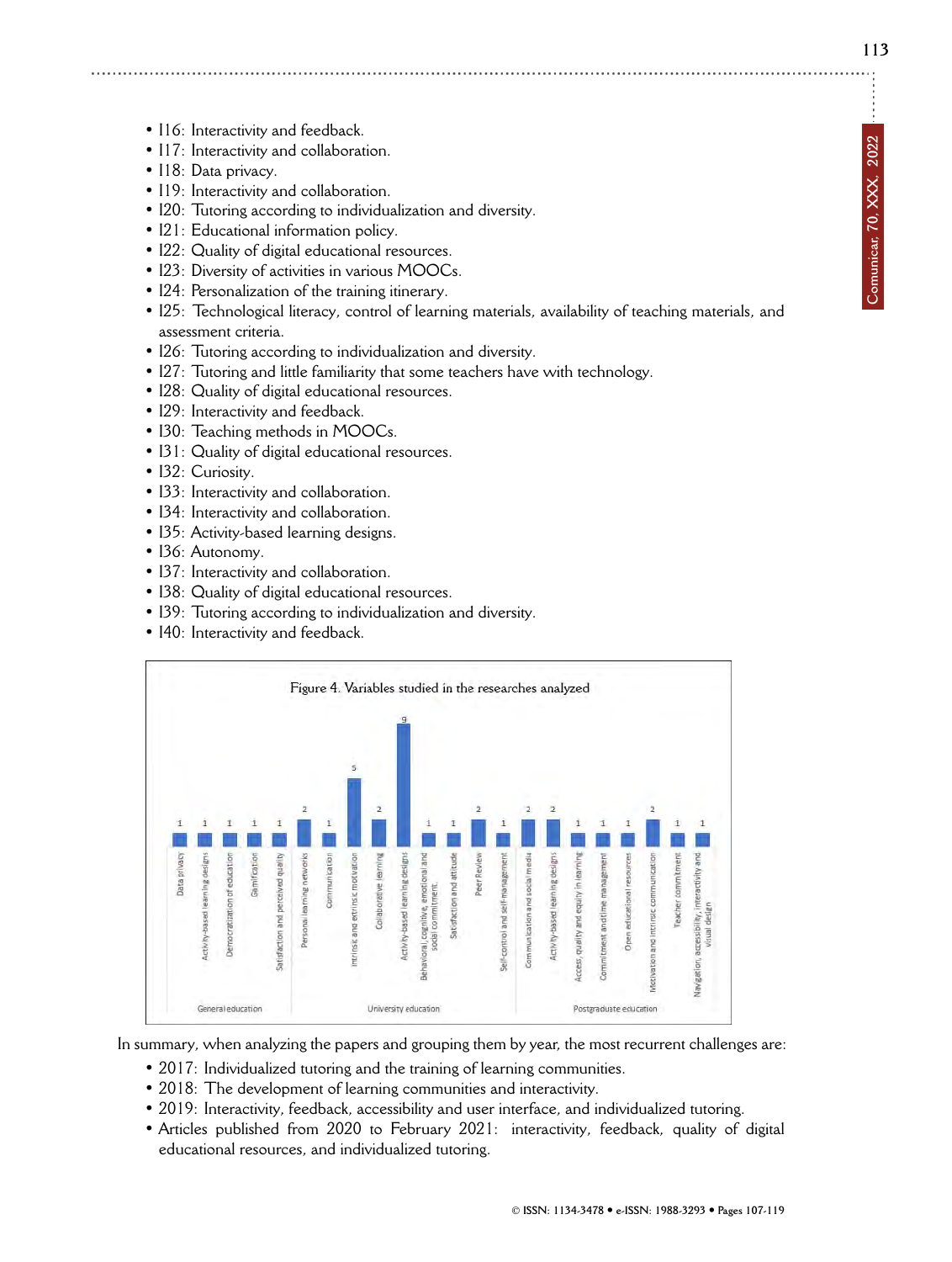÷

In essence, the analysis, selection, and grouping of the variables made it possible to determine that the main challenges, among others particular to each study, are: (1) individualized tutoring; (2) interactivity; and (3) feedback.

## **4. Discussion and conclusions**

Desertion or abandonment in MOOCs concerns the community of teachers because there are differences between initial enrollment and the number of students who complete the courses. Its causes are diverse, highlighting interest, previous academic experience, repeated absences, systematic self-learning, tutoring, interactivity and feedback, accessibility of educational resources, and engagement (Martinez-Navarro, 2021; Alturkistani et al., 2020; Fırat et al., 2018; Palacios-Hidalgo et al., 2020). For this reason, the scientific community studies for alternatives to reduce the dropout rate in MOOCs. In this sense, engagement is one of the theoretical foundations applied to achieve this goal. That is why this systematic review identifies those engagement variables' that reduce the dropout rate in MOOCs.

Regarding the first question (RQ1), MOOCs are frequently designed using the EdX, Coursera, FutureLearn, and Moodle platforms. We all need constant professional improvement and therefore, the open alternative of MOOCs is reaffirmed as the main route of virtual education. The analyzed articles focus on university and postgraduate training due to the age of the participants, their employment situation, and economic expectations.

The above justifies that e-learning is the most widely used modality due to its potentialities related to online education. In this modality, the MOOCs developed in university education were fundamentally designed in the typology cMOOCs and "MOOCs" –the authors declare this, without arguments– while, in postgraduate education, they were referred to as xMOOCs. Although innovative experiences are expressed through the sMOOC and the tMOOC –as the latest trends in MOOCs, there is still a lack of studies to ratify the achievement of collaborative work, the transfer of learning, pedagogical transformation and, the "generating interest towards the professional action and interaction" (Osuna-Acedo et al., 2018). Regarding the second question (RQ2), several variables assure or provide engagement in MOOCs. In the analysis of the results, the following variables stand out:

- In the design of e-activities in MOOCs, the following are recurrent: (1) promoting the cognitive freedom of the student and their involvement in the learning activity; (2) autonomy; (3) foster collaborative learning and interaction between the student and a digital educational resources system and; (4) the orientation and development of skills that allow students to search, interact, analyze, select and manipulate the information present in the learning environment (Cabero-Almenara & Palacios-Rodríguez, 2021; Gros Salvat, 2018). At the same time, the assessment of the e-activities requires the interweaving between the "appropriate" learning rubrics, selfmanagement of learning, learning strategies, tutoring, and personal learning environments. Therefore, the assessment is according to the typologies of the e-activities: 1) analysis and synthesis, 2) problem solving, 3) interaction and communication, 4) collaborative knowledge construction, and 5) reflection activities (Maina, 2020).
- The relationship between intrinsic and extrinsic motivation and demotivation is known. This study does not analyze these theories from conductive, cognitivist, or constructivist psychology. However, in the analyzed studies (Table 2), it is declared that these variables are essential to promote or assure engagement in MOOCs. The scientific literature reinforces the hypothesis that in the development of the psyche, motivation (intrinsic and extrinsic) and demotivation are complex and dynamic processes conditioned by internal and external situations, thus reinforcing their biological, psychological, and social character. Therefore, that extrinsic educational rewards (congratulations, accreditations, certificates, among others) and intrinsic rewards (self-esteem, among others) contribute to learning, academic performance, and the student's permanence in the course, which contrasts with what has been declared by Acosta et al. (2014).
- The third most used variable is "communication between students", highlighting interaction and interactivity. Most of the studies focus on interactivity in MOOCs. However, educational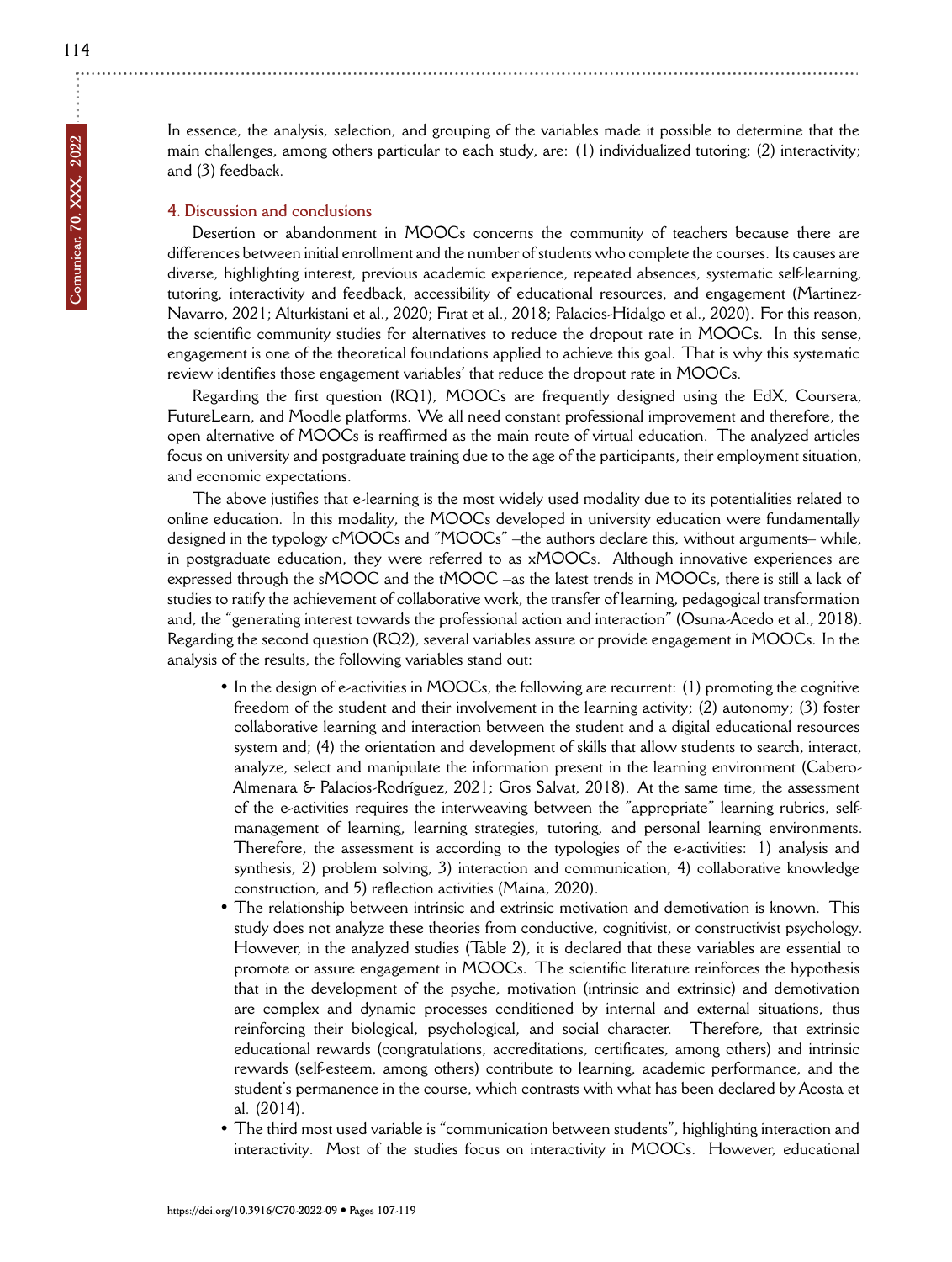communication transcends these limits, as it includes the pedagogical labor of the teacher, the style and form of educational communication, and individualized and group educational communication. Therefore, the design, development, and assessment of e-activities should develop social interaction, collaboration, and social inclusion in an environment of educational communication, constant feedback, and pedagogical direction. The aspects described above evidence a possible relationship between these three variables. However, we consider that the literature lacks studies that demonstrate the relationship between these variables through experiments; and how, in its unit, it affects engagement in MOOCs.

Finally, consistent with the results obtained in the two previous questions, the main challenges (RQ3) to guarantee engagement in MOOCs are grouped into the following aspects:

• First challenge: individualized tutoring. It is known that this educational activity is carried out personally and directly. However, e-learning and b-learning tutoring have become more complex due to the diversity of interaction scenarios. In effect, the introduction of MOOCs increased the complexity of the educational process with the massiveness of tuition. Therefore, trends have emerged to promote new tutorials even when teachers are not always prepared. In this sense, the peer support process is characteristic of xMOOCs and the cMOOCs, tutoring is transformed and supported by the relationships, nodes, and interactions present in the virtual environment, whether cognitive, didactic, or social. This development of cMOOCs evolved until the creation of recommender systems, but there is a lack of emerging pedagogies for their use.

In recent years, tMOOCs have accentuated two actors in the pedagogical process: the "tutor" and the instructor or teacher (s) of the course. From a humanistic and educational perspective, personalization of learning, concern for student performance and motivation, learning outcomes, and course engagement are aspects that involve these two actors. For this reason, this unresolved and poorly approached challenge is sometimes a product of the commercialization of education and the individualization of the teaching staff which affects student engagement (Maré & Mutezo, 2020).

• Second challenge: interactivity. This "well-known" aspect is vital in e-learning and b-learning modalities. However, its presence in current challenges to cause engagement in MOOCs is reiterated. Therefore, if there are already several studies (theoretical and empirical) to promote interactivity, why is it a current challenge? This systematic review confirms an increase in the learning demands of the student (person of any age, mainly adults), implying the need for new MOOCs courses. The instructional design of some courses lacks fundamentals because teachers often lack pedagogical, didactic, and communication skills.

There are various e-activities carried out in MOOCs, with forums being one of the most widely used. The literature reiterates the need to train teachers and tutors in how to assure or promote engagement in MOOCs and achieve interaction in discussion forums, collaborative learning, MOOC teaching methods, and MOOC assessment methods (Wu, 2021). This challenge is summarized in that the teacher, tutor, and instructor must "know" and "know how to do" the interaction in the discussion forums and integrate them with the online reviews of the MOOCs.

• Third challenge. Feedback. Feedback is conceived from three perspectives: (1) centered on the teacher, (2) dialogue centered on the process, and (3) sustainable action (Quezada-Cáceres & Salinas-Tapia, 2021). However, the massification of MOOCs does not allow the correct educational orientation and individual monitoring of the student (Gordillo et al., 2019). In this sense, it is a current need for the teacher to design and produce digital educational resources with a high level of accessibility, ensuring that they adapt to the student and provide feedback according to the learning and performance needs. This challenge requires that feedback transcends the communicative limits of the teacher-student, including educational tools and resources designed to provide feedback to the student. This challenge, therefore, circumscribes teacher training in the use of the author's tools. In summary, there are coincidences and concerns about implementing feedback in MOOCs, involving the pedagogical actions of the teacher, the design and production of digital educational resources, and the training of teachers. The **115**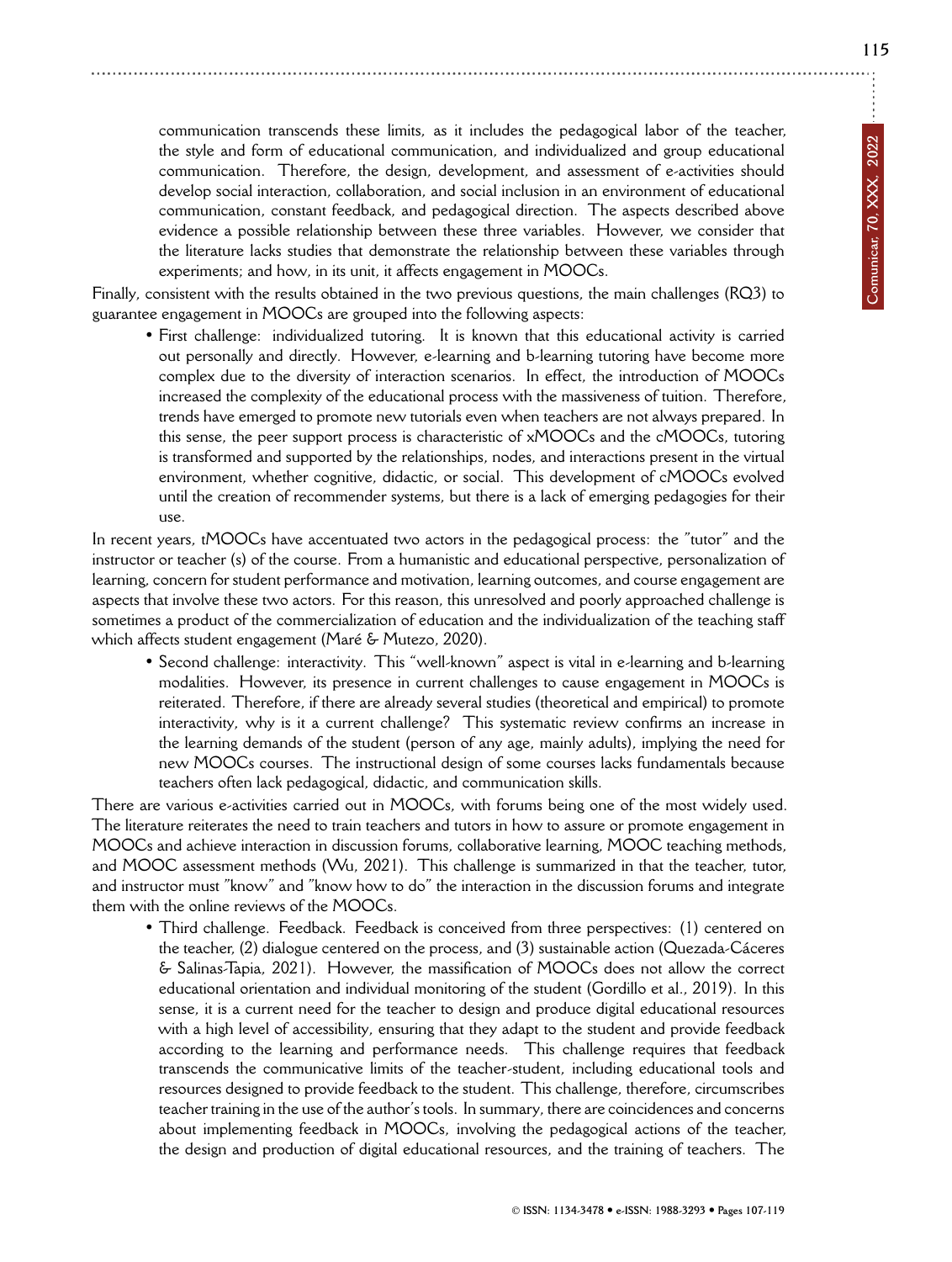teacher must use, interpret, and analyze the tools and functionalities of the learning platforms to determine the current and prospective state of student learning. It is concluded that the design of MOOCs solves various learning needs, however, although its effectiveness and relevance is undoubted, the high dropout rate is its main Achilles heal. Along these lines, various studies have explored how to mitigate this limitation, highlighting the line of engagement.

In the last decade, studies of engagement and dropout in MOOCs identify their main variables (design of e-activities; intrinsic and extrinsic motivation; and communication between students) but, it is still a pending challenge. This systematic review identifies, ratifies, and groups the main challenges to ensure engagement in MOOCs. These challenges are individualized tutoring, interactivity, and feedback (Almatrafi & Johri, 2019; Nortvig et al., 2018).

Extension limitations make it impossible to delve into the results and their discussion. We consider that this study has several shortcomings. First, only papers indexed in Scopus and WoS written in English or Spanish were analyzed, therefore, other studies that may diversify the results obtained were omitted. Second, the alternative solutions to the challenges present in the literature are not determined. Therefore, this weakness encourages carrying out theoretical and empirical research to solve these challenges. Finally, it would be important to refine the search criteria in terms such as madeMOOCs, synchMOOCs, adaptiveMOOCs and gMOOC as they were not intended in our search strings. Conclusively, it would be interesting to determine what relationship or relationships exist between the variables linked with engagement (e-activity design, intrinsic and extrinsic motivation, and communication between students) and the dropout rate in MOOCs.

## **Author Contribution**

Idea, O.E., D.R.F.C.; Literature review (state of the art), O.E., D.R.F.C.; Methodology, O.E., D.R.F.C.; Data analysis, O.E., D.R.F.C.; Results, O.E; Discussion and conclusions, O.E., D.R.F.C.; Writing (original draft), O.E; Final revisions, O.E., D.R.F.C.; Project design and sponsorship, O.E.

#### **References**

- Acosta, E., Escribano, J.J., & Valderrama, F.G. (2014). Motivación en la educación masiva online Desarrollo y experimentación de un sistema de acreditaciones para los MOOC. *Digital Education Review*, *25*(1), 18-35. <https://doi.org/10.13140/2.1.3737.6641>
- Adam, T. (2020). Open educational practices of MOOC designers: Embodiment and epistemic location. *Distance Education*, *41*(2), 171-185.<https://doi.org/10.1080/01587919.2020.1757405>
- Almatrafi, O., & Johri, A. (2019). Systematic review of discussion forums in Massive Open Online Courses (MOOCs). *IEEE Transactions on Learning Technologies*, *12*(3), 413-428.<https://doi.org/10.1109/TLT.2018.2859304>
- Alturkistani, A., Lam, C., Foley, K., Stenfors, T., Blum, E.R., Velthoven, M.H.V., & Meinert, E. (2020). Massive Open Online Course evaluation methods: Systematic review. *Journal of Medical Internet Research*, *22*(4).<https://doi.org/10.2196/13851>
- Antonaci, A., Klemke, R., Lataster, J., Kreijns, K., & Specht, M. (2019). Gamification of MOOCs adopting social presence and sense of community to increase user's engagement: An experimental study. In M. Scheffel, J. Broisin, V. Pammer-Schindler, A. Ioannou, & J. Schneider (Eds.), *Transforming Learning with Meaningful Technologies. EC-TEL 2019. Lecture Notes in Computer Science, vol 11722* (pp. 172-186). Springer. [https://doi.org/10.1007/978-3-030-29736-7\\_13](https://doi.org/10.1007/978-3-030-29736-7_13)
- Araka, E., Maina, E., Gitonga, R., & Oboko, R. (2008). Research trends in measurement and intervention tools for self-regulated learning for e-learning environments-systematic review. *Research and Practice in Technology Enhanced Learning*, (pp. 15-15). <https://doi.org/10.1186/s41039-020-00129-5>
- Ballesteros, M.L., Mercado, M.A., García, N.J., & Glasserman, L.D. (2020). Teacher professional learning experiences in mooc: Teachers from sonora, Mexico who participated in the key learning collection. *Texto Livre*, *13*(3), 79-102. <https://doi.org/10.35699/1983-3652.2020.25099>
- Blum-Smith, S., Yurkofsky, M.M., & Brennan, K. (2021). Stepping back and stepping in: Facilitating learner-centered experiences in MOOCs. *Computers and Education*, *160*.<https://doi.org/10.1016/j.compedu.2020.104042>
- Cabero-Almenara, J., & Palacios-Rodríguez, A. (2021). La evaluación de la educación virtual: Las e-actividades. *RIED*, *24*, 169-188.<https://doi.org/10.5944/ried.24.2.28994>
- Cornelius, S., Calder, C., & Mtika, P. (2019). Understanding learner engagement on a blended course including a MOOC. *Research in Learning Technology*, *27*.<https://doi.org/10.25304/rlt.v27.2097>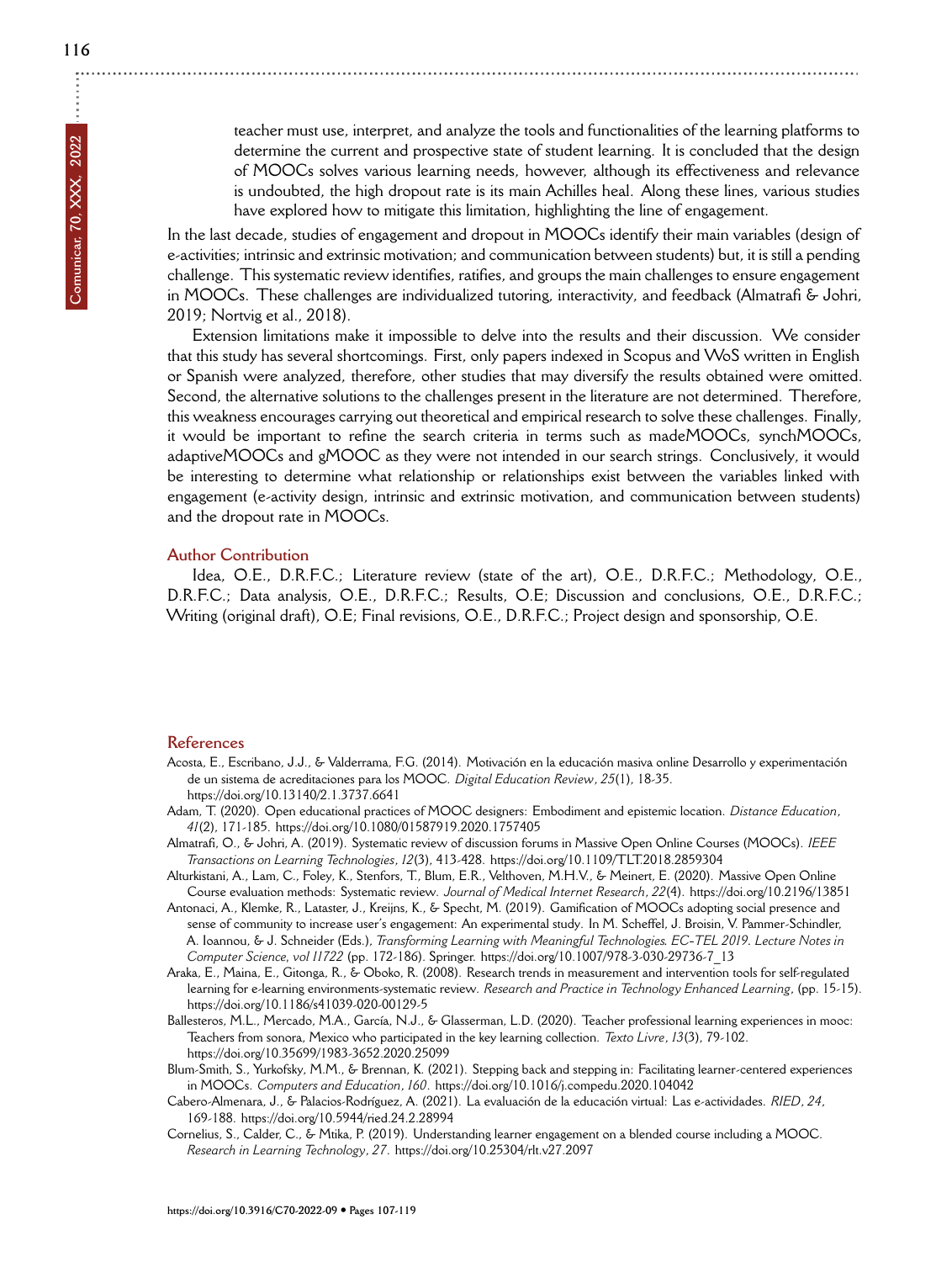Comunicar, 70, XXX, 2022 **Comunicar, 70, XXX, 2022**

- Dai, H.M., Teo, T., Rappa, N.A., & Huang, F. (2020). Explaining Chinese university students' continuance learning intention in the MOOC setting: A modified expectation confirmation model perspective. *Computers and Education*, *150*. <https://doi.org/10.1016/j.compedu.2020.103850>
- Dale, V.H., & Singer, J. (2019). Learner experiences of a blended course incorporating a MOOC on Haskell functional programming. *Research in Learning Technology*, *27*.<https://doi.org/10.25304/rlt.v27.2248>
- Deng, R., Benckendorff, P., & Gannaway, D. (2020). Learner engagement in MOOCs: Scale development and validation. *British Journal of Educational Technology*, *51*(1), 245-262.<https://doi.org/10.1111/bjet.12810>
- Deshpande, A., & Chukhlomin, V. (2017). What makes a good MOOC: A field study of factors impacting student motivation to learn. *American Journal of Distance Education*, *31*(4), 275-293.<https://doi.org/10.1080/08923647.2017.1377513>
- Díaz-Iso, A., Eizaguirre, A., & García-Olalla, A. (2020). A systematic review of the concept of extracurricular activity in higher education. *Educacion XX1*, *1*, 307-335.<https://doi.org/10.5944/educxx1.25765>
- Doo, M.Y., Tang, Y., Bonk, C.J., & Zhu, M. (2020). MOOC instructor motivation and career development. *Distance Education*, *41*(1), 26-47.<https://doi.org/10.1080/01587919.2020.1724770>
- Doo, M.Y., Zhu, M., Bonk, C.J., & Tang, Y. (2020). The effects of openness, altruism and instructional self-efficacy on work engagement of MOOC instructors. *British Journal of Educational Technology*, *51*(3), 743-760. <https://doi.org/10.1111/bjet.12882>
- Douglas, K.A., Merzdorf, H.E., Hicks, N.M., Sarfraz, M.I., & Bermel, P. (2020). Challenges to assessing motivation in MOOC learners: An application of an argument-based approach. *Computers and Education*, *150*, 103829-103829. <https://doi.org/10.1016/j.compedu.2020.103829>
- Er, E., Gómez-Sánchez, E., Bote-Lorenzo, M.L., Dimitriadis, Y., & Asensio-Pérez, J.I. (2020). Generating actionable predictions regarding MOOC learners' engagement in peer reviews. *Behaviour and Information Technology*, *39*(12), 1356-1373. <https://doi.org/10.1080/0144929X.2019.1669222>
- Escudero-Nahón, A., & Núñez-Urbina, A.A. (2019). Fundamentos teóricos para la transformación de los "Massive Open Online Courses" hacia "Customizable Open Online Courses. *EDMETIC*, *8*(2), 129-149. <https://doi.org/10.21071/edmetic.v8i2.10988>
- Feitosa, V., Alexandre, C., & Noronha, A.B. (2021). The use of Massive Open Online Courses (MOOCs) in blended learning courses and the functional value perceived by students. *Computers and Education*, *161*. <https://doi.org/10.1016/j.compedu.2020.104077>
- Firat, M., Kilinç, H., & Yüzer, T.V. (2018). Level of intrinsic motivation of distance education students in e-learning environments. *Journal of Computer Assisted Learning*, *34*(1), 63-70.<https://doi.org/10.1111/jcal.12214>
- Foley, K., Alturkistani, A., Carter, A., Stenfors, T., Blum, E., Car, J., Majeed, A., Brindley, D., & Meinert, E. (2019). Massive open online courses (MOOC) evaluation methods: Protocol for a systematic review. *JMIR Research Protocols*, *8*(3). <https://doi.org/10.2196/12087>
- Fuentes-Cancell, D., Estrada-Molina, O., & Delgado-Yanes, N. (2021). Las redes sociales digitales: Una valoración socioeducativa. Revisión sistemática. *Revista Fuentes*, *23*(1), 41-52.<https://doi.org/10.12795/revistafuentes.2021.v23.i1.11947>
- Galikyan, I., Admiraal, W., & Kester, L. (2021). MOOC discussion forums: The interplay of the cognitive and the social. *Computers and Education*, *165*.<https://doi.org/10.1016/j.compedu.2021.104133>
- Gallego-Romero, J.M., Alario-Hoyos, C., Estévez-Ayres, I., & Kloos, C.D. (2020). Analyzing learners' engagement and behavior in MOOCs on programming with the Codeboard IDE. *Educational Technology Research and Development*, *68*(5), 2505-2528.<https://doi.org/10.1007/s11423-020-09773-6>
- Gordillo, A., López-Pernas, S., & Barra, E. (2019). Effectiveness of MOOCs for teachers in safe ICT use training. [Efectividad de los MOOC para docentes en el uso seguro de las TIC]. *Comunicar*, *61*, 98-107.<https://doi.org/10.3916/C61-2019-09>
- Gros-Salvat, B. (2018). La evolución del e-learning: Del aula virtual a la red. *RIED*, *21*(2), 69-82. <https://doi.org/10.5944/ried.21.2.20577>
- Jarnac, M., & Mira, M. (2020). Systematic literature review about gamification in MOOCs. *Open Learning*, (pp. 1-23). <https://doi.org/10.1080/02680513.2020.1798221>
- Jiménez, J.R. (2017). Integración de un curso MOOC y de un PLN-PLE en un curso presencial sobre fundamentos de la programación. *RED*, (pp. 1-17).<https://doi.org/10.6018/red/53/11>
- Joksimovi, S., Dowell, N., Poquet, O., Kovanovi, V., Gaševi, D., Dawson, S., & Graesser, A.C. (2018). Exploring development of social capital in a CMOOC through language and discourse. *Internet and Higher Education*, *36*, 54-64. <https://doi.org/10.1016/j.iheduc.2017.09.004>
- Joksimovi, S., Poquet, O., Kovanovi, V., Dowell, N., Mills, C., Gaševi, D., Dawson, S., Graesser, A.C., & Brooks, C. (2018). How do we model learning at scale? A systematic review of research on moocs. *Review of Educational Research*, *88*(1), 43-86.<https://doi.org/10.3102/0034654317740335>
- Kasch, J., Van-Rosmalen, P., Löhr, A., Klemke, R., Antonaci, A., & Kalz, M. (2021). Students' perceptions of the peer-feedback experience in MOOCs. *Distance Education*, *42*(1), 145-163.<https://doi.org/10.1080/01587919.2020.1869522>
- Khalid, A., Lundqvist, K., & Yates, A. (2020). Recommender systems for MOOCs: A systematic literature survey. *International Review of Research in Open and Distance Learning*, *21*, 256-291.<https://doi.org/10.19173/IRRODL.V21I4.4643>
- Kovanovi, V., Joksimovi, S., Poquet, O., Hennis, T., De-Vries, P., Hatala, M., Dawson, S., Siemens, G., & Gaševi, D. (2019). Examining communities of inquiry in Massive Open Online Courses: The role of study strategies. *Internet and Higher Education*, *40*, 20-43.<https://doi.org/10.1016/j.iheduc.2018.09.001>
- Kubincova, E., Dale, V.H.M., & Kerr, J. (2018). How a MOOC can effectively facilitate student transitions to an online distance postgraduate programme. *Research in Learning Technology*, *26*.<https://doi.org/10.25304/rlt.v26.2055>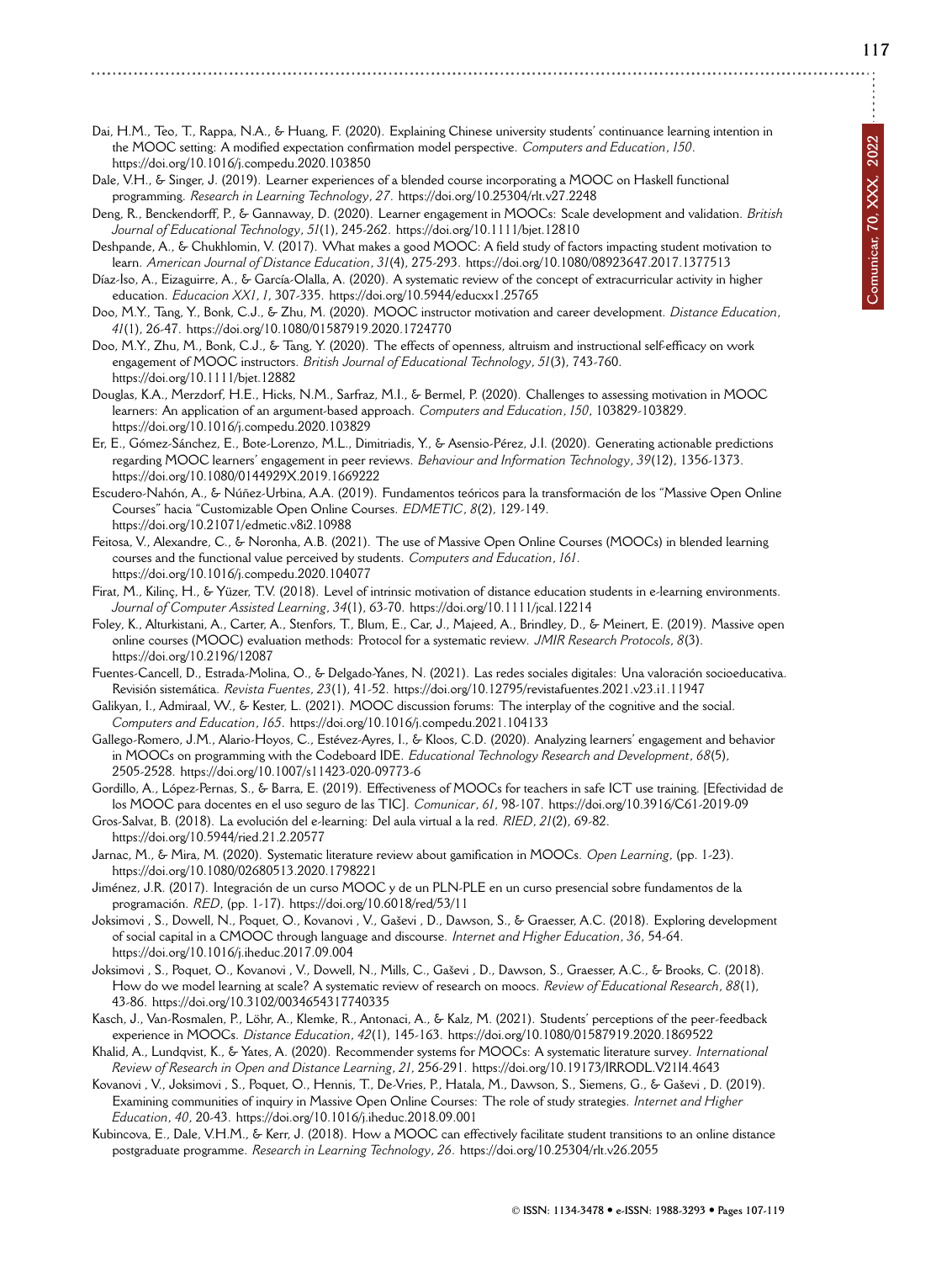- Littenberg-Tobias, J., & Reich, J. (2020). Evaluating access, quality, and equity in online learning: A case study of a MOOC-based blended professional degree program. *Internet and Higher Education*, *47*, 100759. <https://doi.org/10.1016/j.iheduc.2020.100759>
- Lockwood, C., Munn, Z., & Porritt, K. (2015). Qualitative research synthesis: Methodological guidance for systematic reviewers utilizing meta-aggregation. *International Journal of Evidence-Based Healthcare*, *13*(3), 179-187. <https://doi.org/10.1097/XEB.0000000000000062>
- Maina, M. (2020). E-actividades para un aprendizaje activo. In A. Sangrà (Ed.), *Decálogo para la mejora de la docencia online. Propuestas para educar en contextos presenciales discontinuos* (pp. 81-97). Editorial UOC.<https://bit.ly/36G9FV6>
- Maré, S., & Mutezo, A.T. (2020). The effectiveness of e-tutoring in an open and distance e-learning environment: Evidence from the university of south africa. *Open Learning*.<https://doi.org/10.1080/02680513.2020.1717941>
- Martinez-Navarro, J. (2021). Indicadores de abandono en contextos MOOC, una aproximación pedagógica desde la literatura. *Revista de Ciències de l'Educació*, *1*(3), 36-59.<https://doi.org/10.17345/ute.2020.3.3031>
- Maya-Jariego, I., Holgado, D., González-Tinoco, E., Castaño-Muñoz, J., & Punie, Y. (2020). Typology of motivation and learning intentions of users in MOOCs: The moocknowledge study. *Educational Technology Research and Development*, *68*(1), 203-224.<https://doi.org/10.1007/s11423-019-09682-3>
- Mellati, M., & Khademi, M. (2020). MOOC-based educational program and interaction in distance education: Long life mode of teaching. *Interactive Learning Environments*, *28*(8), 1022-1035.<https://doi.org/10.1080/10494820.2018.1553188>
- Monique, A., & Chiappe, A. (2020). Los MOOC en la línea del tiempo: Una biografía investigativa de una tendencia educativa. *RED*, (pp. 1-31).<https://doi.org/10.6018/red.438701>
- Nortvig, A.M., Petersen, A.K., & Balle, S.H. (2018). A literature review of the factors influencing e-learning and blended learning in relation to learning outcome, student satisfaction and engagement. *Electronic Journal of E-Learning*, *16*(1), 45-55. <https://bit.ly/3kBJo2L>
- Osuna-Acedo, S., Marta-Lazo, C., & Frau-Meigs, D. (2018). From sMOOC to tMOOC, learning towards professional transference. ECO European Project. [De sMOOC a tMOOC, el aprendizaje hacia la transferencia profesional: El proyecto europeo ECO]. *Comunicar*, *55*, 105-114.<https://doi.org/10.3916/C55-2018-10>
- Palacios-Hidalgo, F.J., Huertas-Abril, C.A., & Parra, M.E. (2012). MOOCs: Origins, concept and didactic applications: A systematic review of the literature. *Technology, Knowledge and Learning*, *25*, 853-879. <https://doi.org/10.1007/s10758-019-09433-6>
- Paton, R.M., Fluck, A.E., & Scanlan, J.D. (2013). Engagement and retention in VET MOOCs and online courses: A systematic review of literature from. *Computers and Education*, *125*, 191-201.<https://doi.org/10.1016/j.compedu.2018.06.013>
- Petersen, K., Feldt, R., Mujtaba, S., & Mattsson, M. (2008). Systematic mapping studies in software engineering. In G. Visaggio, M. T. Baldassarre, S. Linkman, & M. Turner (Eds.), *EASE'08 Proceedings of the 12th internationalconference on Evaluation and Assessment in Software Engineering* (pp. 68-77). BCS Learning & Development Ltd.<https://bit.ly/3reSAeH>
- Prinsloo, P., Slade, S., & Khalil, M. (2019). Student data privacy in MOOCs: A sentiment analysis. *Distance Education*, *40*(3), 395-413.<https://doi.org/10.1080/01587919.2019.1632171>
- Quezada-Cáceres, S., & Salinas-Tapia, C. (2021). Modelo de retroalimentación para el aprendizaje: Una propuesta basada en la revisión de la literatura. *Revista Mexicana de Investigación Educativa*, *26*(88), 225-251.<https://bit.ly/3z0Ulyt>
- Rajabalee, B.Y., Santally, M.I., & Rennie, F. (2020). A study of the relationship between students' engagement and their academic performances in an eLearning environment. *E-Learning and Digital Media*, *17*, 1-20. <https://doi.org/10.1177/2042753019882567>
- Romero-Frías, E., Arquero, J.L., & Barrio-García, S. (2020). Exploring how student motivation relates to acceptance and participation in MOOCs. *Interactive Learning Environments*, (pp. 1-17).<https://doi.org/10.1080/10494820.2020.1799020>
- Sallam, M.H., Martín-Monje, E., & Li, Y. (2012). Research trends in language MOOC studies: A systematic review of the published literature. *Computer Assisted Language Learning*.<https://doi.org/10.1080/09588221.2020.1744668>
- Sanz-Martínez, L., Er, E., Martínez-Monés, A., Dimitriadis, Y., & Bote-Lorenzo, M.L. (2019). Creating collaborative groups in a MOOC: A homogeneous engagement grouping approach. *Behaviour and Information Technology*, *38*(11), 1107-1121. <https://doi.org/10.1080/0144929X.2019.1571109>
- Shapiro, H.B., Lee, C.H., Roth, N.E.W., Li, K., Çetinkaya-Rundel, M., & Canelas, D.A. (2017). Understanding the massive open online course (MOOC) student experience: An examination of attitudes, motivations, and barriers. *Computers and Education*, *110*, 35-50.<https://doi.org/10.1016/j.compedu.2017.03.003>
- Stöhr, C., Stathakarou, N., Mueller, F., Nifakos, S., & Mcgrath, C. (2019). Videos as learning objects in MOOCs: A study of specialist and non-specialist participants' video activity in MOOCs. *British Journal of Educational Technology*, *50*(1), 166-176.<https://doi.org/10.1111/bjet.12623>
- Sun, Y., Ni, L., Zhao, Y., Shen, X.L., & Wang, N. (2019). Understanding students' engagement in MOOCs: An integration of self-determination theory and theory of relationship quality. *British Journal of Educational Technology*, *50*(6), 3156-3174. <https://doi.org/10.1111/bjet.12724>
- Tang, H., Xing, W., & Pei, B. (2018). Exploring the temporal dimension of forum participation in MOOCs. *Distance Education*, *39*(3), 353-372.<https://doi.org/10.1080/01587919.2018.1476841>
- Tang, W., Hu, J., Zhang, H., Wu, P., & He, H. (2015). Kappa coefficient: A popular measure of rater agreement. *Shanghai Archives of Psychiatry*, *27*, 62-67.<https://doi.org/10.11919/j.issn.1002-0829.215010>
- Teixeira, A.M., Mota, J., Morgado, L., & Do-Carmo-Teixeira-Pinto, M. (2019). Can MOOCs close the Opportunity Gaps? The contribution of social inclusive pedagogical design. *Revista Fuentes*, *21*(2), 239-252. <https://doi.org/10.12795/revistafuentes.2019.v21.i2.08>

**<https://doi.org/10.3916/C70-2022-09>** *•* **Pages 107-119**